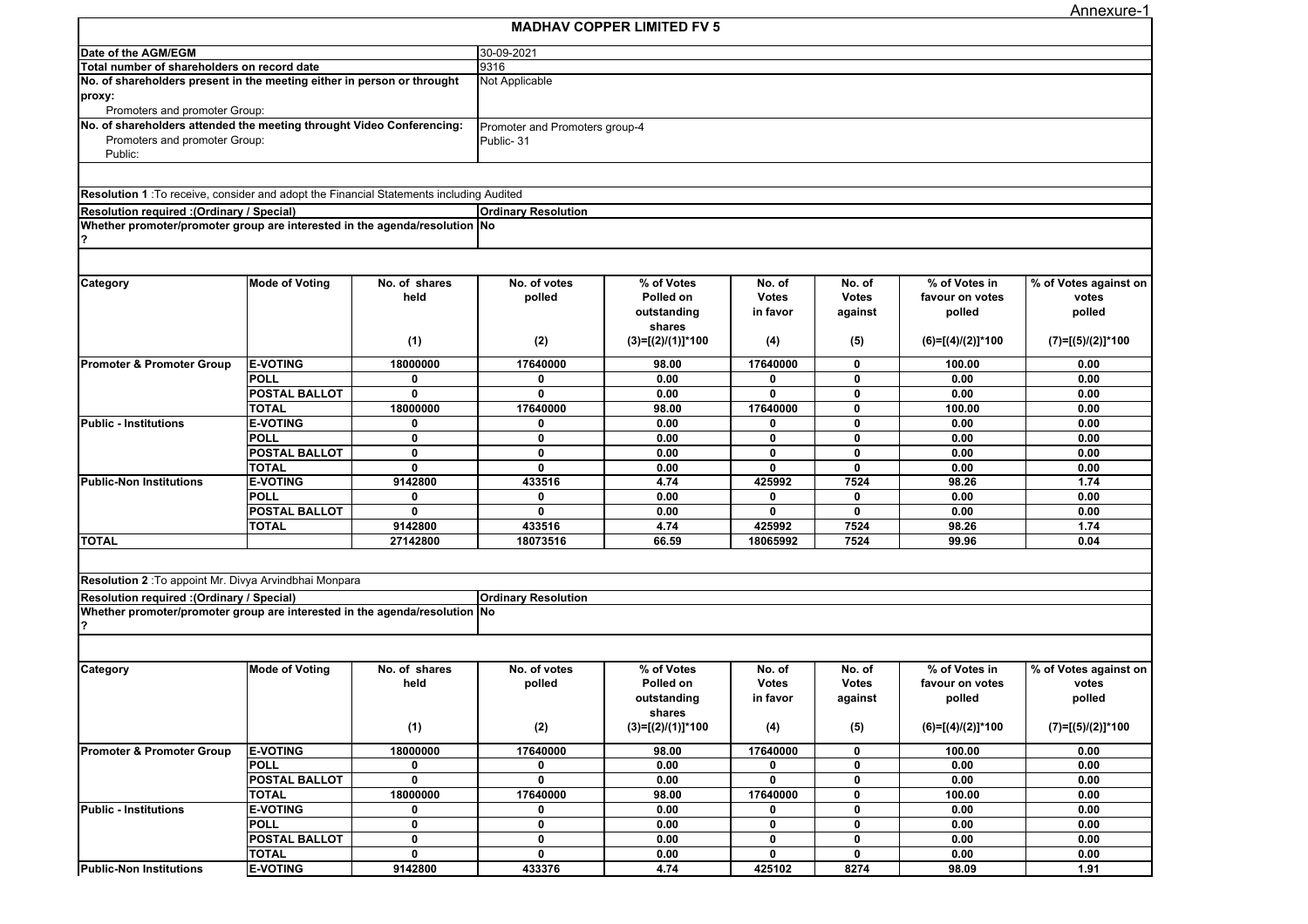|                                                                                     | POLL                  | $\mathbf 0$   | $\mathbf 0$                | 0.00                | $\mathbf 0$  | 0            | 0.00                | 0.00                  |
|-------------------------------------------------------------------------------------|-----------------------|---------------|----------------------------|---------------------|--------------|--------------|---------------------|-----------------------|
|                                                                                     |                       | 0             | $\mathbf{0}$               |                     | $\mathbf{0}$ | 0            |                     |                       |
|                                                                                     | <b>POSTAL BALLOT</b>  |               |                            | 0.00                |              |              | 0.00                | 0.00                  |
|                                                                                     | <b>TOTAL</b>          | 9142800       | 433376                     | 4.74                | 425102       | 8274         | 98.09               | 1.91                  |
| <b>TOTAL</b>                                                                        |                       | 27142800      | 18073376                   | 66.59               | 18065102     | 8274         | 99.95               | 0.05                  |
|                                                                                     |                       |               |                            |                     |              |              |                     |                       |
|                                                                                     |                       |               |                            |                     |              |              |                     |                       |
| <b>Resolution 3</b> : RATIFICATION OF REMUNERATION PAYABLE TO MS. S. K. RAJANI & CO |                       |               |                            |                     |              |              |                     |                       |
| (Ordinary / Special): Resolution required                                           |                       |               | <b>Ordinary Resolution</b> |                     |              |              |                     |                       |
| Whether promoter/promoter group are interested in the agenda/resolution No          |                       |               |                            |                     |              |              |                     |                       |
|                                                                                     |                       |               |                            |                     |              |              |                     |                       |
|                                                                                     |                       |               |                            |                     |              |              |                     |                       |
|                                                                                     |                       |               |                            |                     |              |              |                     |                       |
| Category                                                                            | <b>Mode of Voting</b> | No. of shares | No. of votes               | % of Votes          | No. of       | No. of       | % of Votes in       | % of Votes against on |
|                                                                                     |                       | held          | polled                     | Polled on           | <b>Votes</b> | <b>Votes</b> | favour on votes     | votes                 |
|                                                                                     |                       |               |                            | outstanding         | in favor     | against      | polled              | polled                |
|                                                                                     |                       |               |                            | shares              |              |              |                     |                       |
|                                                                                     |                       | (1)           | (2)                        | $(3)=[(2)/(1)]*100$ | (4)          | (5)          | $(6)=[(4)/(2)]*100$ | $(7)=[(5)/(2)]*100$   |
|                                                                                     |                       |               |                            |                     |              |              |                     |                       |
| <b>Promoter &amp; Promoter Group</b>                                                | <b>E-VOTING</b>       | 18000000      | 17640000                   | 98.00               | 17640000     | 0            | 100.00              | 0.00                  |
|                                                                                     | <b>POLL</b>           | 0             | 0                          | 0.00                | 0            | 0            | 0.00                | 0.00                  |
|                                                                                     | <b>POSTAL BALLOT</b>  | 0             | $\mathbf{0}$               | 0.00                | $\mathbf{0}$ | 0            | 0.00                | 0.00                  |
|                                                                                     | <b>TOTAL</b>          | 18000000      | 17640000                   | 98.00               | 17640000     | 0            | 100.00              | 0.00                  |
| Public - Institutions                                                               | <b>E-VOTING</b>       | 0             | 0                          | 0.00                | 0            | $\mathbf{0}$ | 0.00                | 0.00                  |
|                                                                                     | <b>POLL</b>           | $\mathbf 0$   | 0                          | 0.00                | 0            | 0            | 0.00                | 0.00                  |
|                                                                                     | POSTAL BALLOT         | $\mathbf 0$   | $\mathbf 0$                | 0.00                | 0            | 0            | 0.00                | 0.00                  |
|                                                                                     | <b>TOTAL</b>          | $\mathbf{0}$  | 0                          | 0.00                | $\mathbf{0}$ | 0            | 0.00                | 0.00                  |
| <b>Public-Non Institutions</b>                                                      | <b>E-VOTING</b>       | 9142800       | 433516                     | 4.74                | 390828       | 42688        | 90.15               | 9.85                  |
|                                                                                     | <b>POLL</b>           | 0             | 0                          | 0.00                | 0            | 0            | 0.00                | 0.00                  |
|                                                                                     | <b>POSTAL BALLOT</b>  | $\mathbf 0$   | $\mathbf 0$                | 0.00                | 0            | 0            | 0.00                | 0.00                  |
|                                                                                     |                       |               |                            |                     |              |              |                     |                       |
|                                                                                     | <b>TOTAL</b>          | 9142800       | 433516                     | 4.74                | 390828       | 42688        | 90.15               | 9.85                  |
| <b>TOTAL</b>                                                                        |                       | 27142800      | 18073516                   | 66.59               | 18030828     | 42688        | 99.76               | 0.24                  |
|                                                                                     |                       |               |                            |                     |              |              |                     |                       |
| Resolution 4 : Appointment of Mr. Jaysukh Bhanabhai Dabhi                           |                       |               |                            |                     |              |              |                     |                       |
|                                                                                     |                       |               |                            |                     |              |              |                     |                       |
| (Ordinary / Special): Resolution required                                           |                       |               | <b>Ordinary Resolution</b> |                     |              |              |                     |                       |
| Whether promoter/promoter group are interested in the agenda/resolution No          |                       |               |                            |                     |              |              |                     |                       |
|                                                                                     |                       |               |                            |                     |              |              |                     |                       |
|                                                                                     |                       |               |                            |                     |              |              |                     |                       |
|                                                                                     |                       |               |                            |                     |              |              |                     |                       |
| Category                                                                            | <b>Mode of Voting</b> | No. of shares | No. of votes               | % of Votes          | No. of       | No. of       | % of Votes in       | % of Votes against on |
|                                                                                     |                       | held          | polled                     | Polled on           | <b>Votes</b> | <b>Votes</b> | favour on votes     | votes                 |
|                                                                                     |                       |               |                            | outstanding         | in favor     | against      | polled              | polled                |
|                                                                                     |                       |               |                            | shares              |              |              |                     |                       |
|                                                                                     |                       | (1)           | (2)                        | $(3)=[(2)/(1)]*100$ | (4)          | (5)          | $(6)=[(4)/(2)]*100$ | $(7)=[(5)/(2)]*100$   |
|                                                                                     |                       |               |                            |                     |              |              |                     |                       |
| <b>Promoter &amp; Promoter Group</b>                                                | <b>E-VOTING</b>       | 18000000      | 17640000                   | 98.00               | 17640000     | 0            | 100.00              | 0.00                  |
|                                                                                     | <b>POLL</b>           | 0             | 0                          | 0.00                | 0            | 0            | 0.00                | 0.00                  |
|                                                                                     | <b>POSTAL BALLOT</b>  | $\mathbf 0$   | 0                          | 0.00                | 0            | 0            | 0.00                | 0.00                  |
|                                                                                     | TOTAL                 | 18000000      | 17640000                   | 98.00               | 17640000     | 0            | 100.00              | 0.00                  |
| <b>Public - Institutions</b>                                                        | <b>E-VOTING</b>       | 0             | 0                          | 0.00                | 0            | 0            | 0.00                | 0.00                  |
|                                                                                     | <b>POLL</b>           | 0             | 0                          | 0.00                | 0            | 0            | 0.00                | 0.00                  |
|                                                                                     | POSTAL BALLOT         | 0             | 0                          | 0.00                | 0            | 0            | 0.00                | 0.00                  |
|                                                                                     | <b>TOTAL</b>          | $\mathbf 0$   | $\mathbf 0$                | 0.00                | 0            | 0            | 0.00                | 0.00                  |
| <b>Public-Non Institutions</b>                                                      | <b>E-VOTING</b>       | 9142800       | 433516                     | 4.74                | 425542       | 7974         | 98.16               | 1.84                  |
|                                                                                     | <b>POLL</b>           | 0             | 0                          | 0.00                | 0            | 0            | 0.00                | 0.00                  |
|                                                                                     | <b>POSTAL BALLOT</b>  | $\pmb{0}$     | 0                          | 0.00                | 0            | 0            | 0.00                | 0.00                  |
|                                                                                     | <b>TOTAL</b>          | 9142800       | 433516                     | 4.74                | 425542       | 7974         | 98.16               | 1.84                  |
| <b>TOTAL</b>                                                                        |                       | 27142800      | 18073516                   | 66.59               | 18065542     | 7974         | 99.96               | 0.04                  |
|                                                                                     |                       |               |                            |                     |              |              |                     |                       |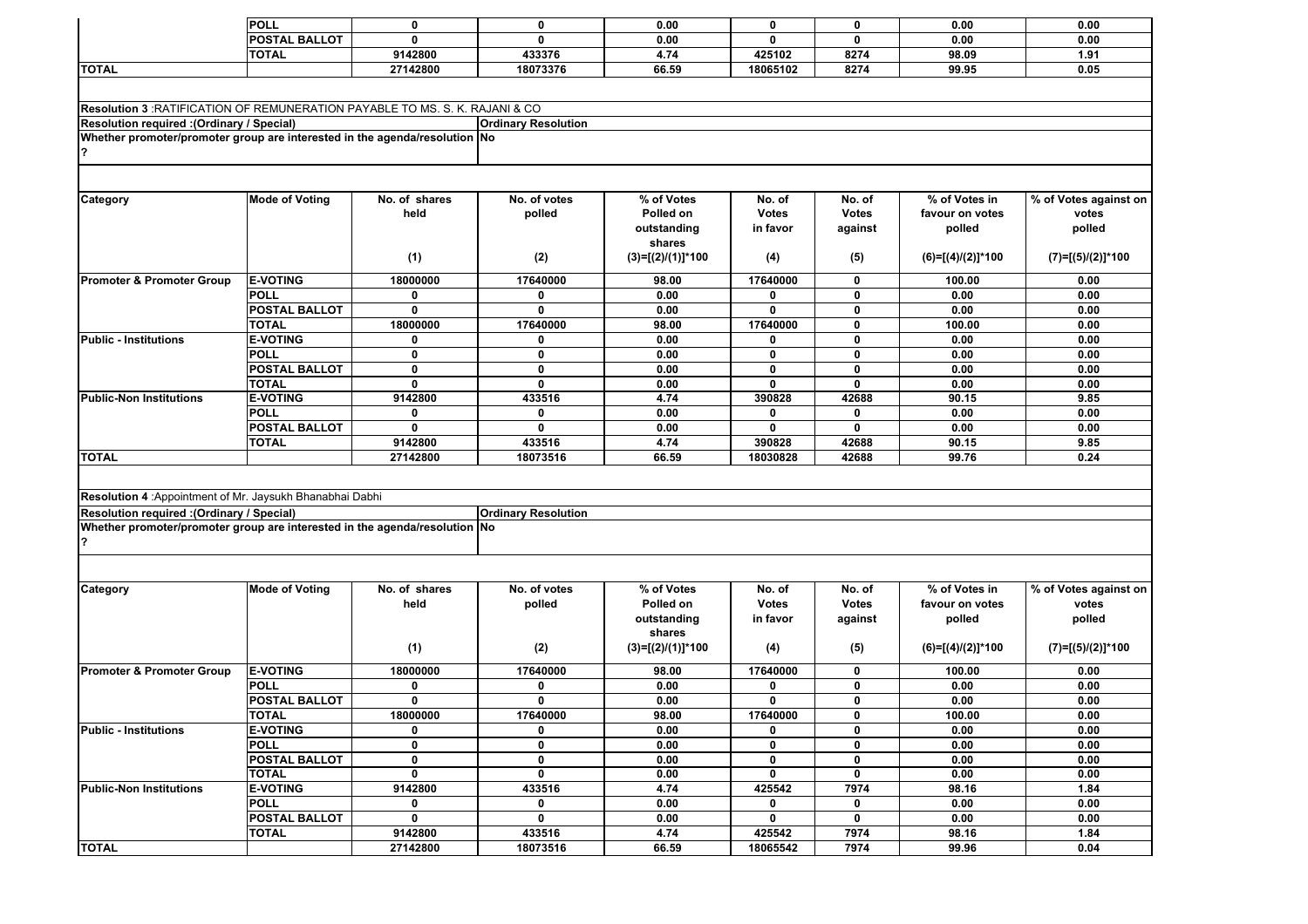

B-203, Manubhai Towers, Opp. Faculty of Arts, Sayajigunj, Vadodara 390020. Ph. (0) 2362244, (m) 9427339564 Email- kashyap.cs@gmail.com

#### **CONSOLIDATED SCRUTINIZERS REPORT**

#### [Pursuant to Section 108 of the Companies Act, 2013 read with Rule 20 of the Companies (Management and Administration) Amendment Rules, 2015]

To. The Chairman. 9<sup>th</sup> Annual General Meeting of the Equity Shareholders of Madhav Copper Limited (CIN: L27201GJ2012PLC072719) Held on Thursday, 30<sup>th</sup> September, 2021 at 3:00 pm through Video Conferencing

#### Dear Sir.

- 1. I. Kashyap Shah, Proprietor of M/s. Kashyap Shah & Co., Company Secretaries have been appointed as scrutinizer by the Board of Directors of Madhav Copper Limited (the Company) having its registered office at Plot No.2107/D, Office No. 203, 2nd Floor D & I Excelus, Waghawadi Road, Bhavnagar -364001 for the purpose of scrutinizing the remote e-voting process and electronic voting process through Video Conferencing (VC)/ Other Audio Visual Means (OAVM) conducted at 9th Annual General Meeting (AGM) of Equity Shareholders of the Company pursuant to the provisions of Section 108 of the Companies Act, 2013, read with and Rule 20 of the Companies (Management and Administration) Amendment Rules, 2015, SEBI (Listing Obligations and Disclosure Requirement) Regulations, 2015 and pursuant to the Circular No. 14/2020 dated April 08, 2020, Circular No.17/2020 dated April 13. 2020 issued by the Ministry of Corporate Affairs followed by Circular No. 20/2020 dated May 05, 2020 and General Circular No. 02/2021 dated 13<sup>th</sup> January, 2021 read with SEBI circular dated May 12, 2020.
- 2. In compliance of Circular No. 14/2020 dated April 08, 2020, Circular No.17/2020 dated April 13, 2020 issued by the Ministry of Corporate Affairs followed by Circular No. 20/2020 dated May 05, 2020 read with SEBI Circular dated May 12, 2020, the 9th AGM of the Company was held through Video Conferencing (VC) or other audio visual means (OAVM) without the physical presence of the members at the common venue.
- 3. Further to above, I submit my report as under:
	- 3.1. The Company sent Notice dated 3rd September, 2021 convening the 9th AGM along with Statement setting out material facts under Section 102 of the Companies Act, 2013 and Annual Report 2020-21 through electronic means i.e. on the registered email IDs only to those members whose email address are registered with the Company, RTA or CDSL/NSDL.

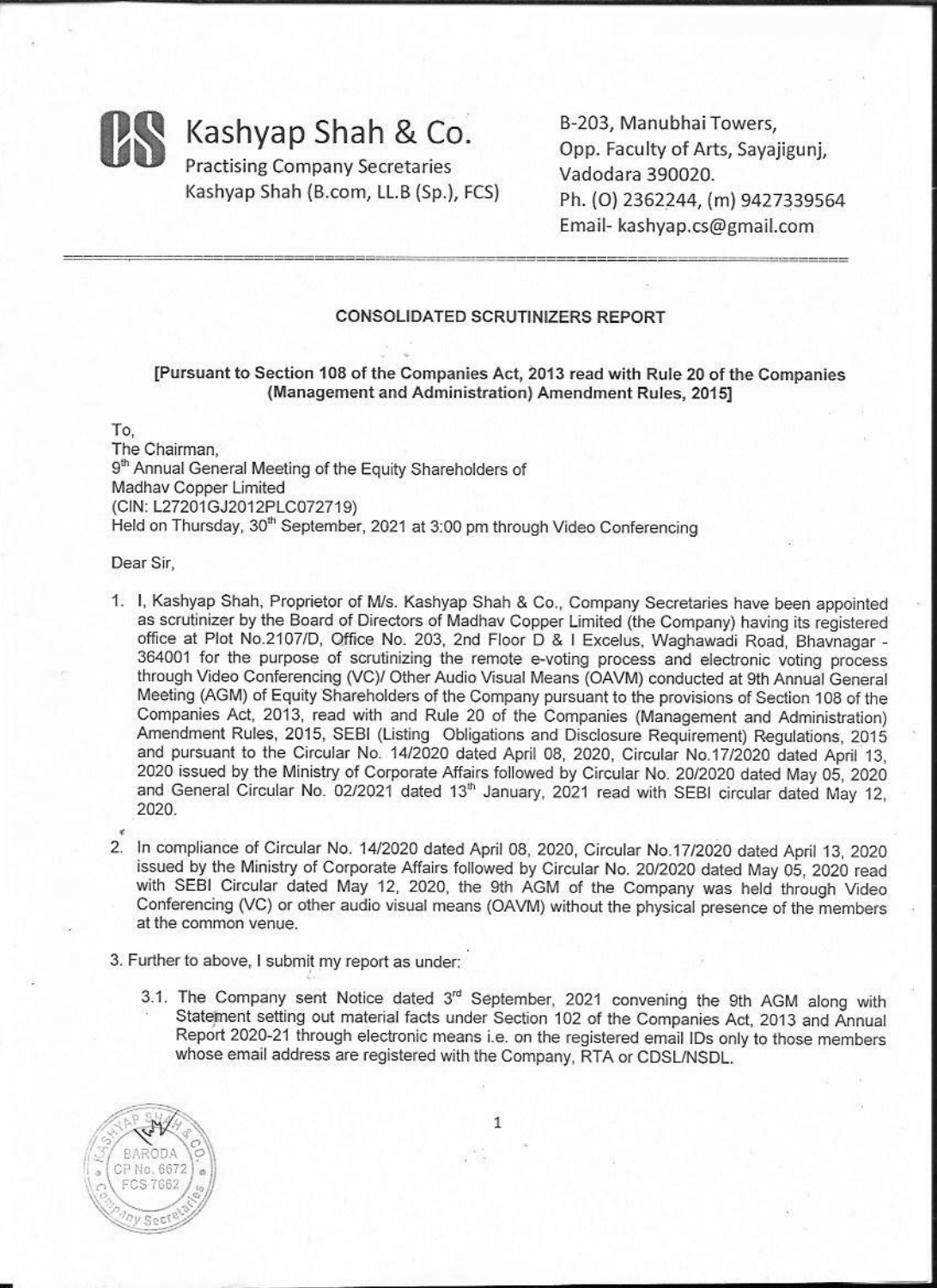- The above Notice was also placed on the website of the Company (www.madhavcopper.com)  $3.2$ forthwith after it was sent to the members.
- The notice clearly indicated the process and manner for electronic voting during the AGM and  $3.3.$ also the time schedule of remote e-voting from Monday, 27<sup>th</sup> September, 2021 (IST 9:00 a.m.) to Wednesday, 29<sup>th</sup> September, 2021 (IST 5.00 p.m.) during which the votes could be cast and also provided the login ID and created facility for generating password and casting of vote in a secured manner.
- As prescribed in the aforesaid Rules, the Company has also published an newspaper  $3.4.$ advertisement on 08/09/2021 and it carried the required information as specified in the said Rules.
- The remote e-voting remained open for a period of 3 days from Monday, 27<sup>th</sup> September, 2021  $3.5$ (IST 9:00 a.m.) to Wednesday, 29<sup>th</sup> September, 2021 (IST 5.00 p.m.) and that the aforesaid remote e-voting period was completed one day prior to the date of the 9th AGM which was held on 30<sup>th</sup> September, 2021.
- The Equity Shareholders holding shares as on the "cut off" date i.e. 23<sup>rd</sup> September, 2021 were 3.6 entitled to vote on the proposed resolutions (Item Nos. 01 to 04) as set out in the Notice of the 9th Annual General Meeting of the Company.
- At the 9th AGM of the Company held on 30<sup>th</sup> September, 2021 the facility to vote through 3.7 electronic voting system had been provided to facilitate voting for those members who were present at the meeting through VC/OAVM but could not cast their votes through the Remote evoting.
- After the closing of the period for remote e-voting on 29<sup>th</sup> September, 2021, the details of 3.8 members, such as their names, folios and number of shares held, who casted votes through remote e-voting were down loaded from the e-voting website of National Securities Depositories Limited (NSDL) - www.evoting.nsdl.com for the purpose of ensuring that members who have casted their votes through remote e-voting do not electronically vote again at the 9th
- After closure of Electronic Voting at the AGM, the votes cast through electronic voting at the  $3.9$ AGM and through remote e-voting prior to the date of AGM were unblocked on Thursday, 30th September, 2021 at around 3:40 pm in presence of two witnesses who are not in employment of the Company.
- $*3.10$ Thereafter, the details containing, inter alia, list of equity shareholders, who voted "for", against" each of the resolutions that were put to vote, were generated from the website of NSDL i.e. www.evoting.nsdl.com.
	- Based from the Reports generated from the e-voting website of NSDL, I hereby submit my  $3.11$ Consolidated Report on the Result of the remote e-voting together with that of electronic voting at the 9th AGM of the Company in respect of the said Resolutions as under:



 $\overline{2}$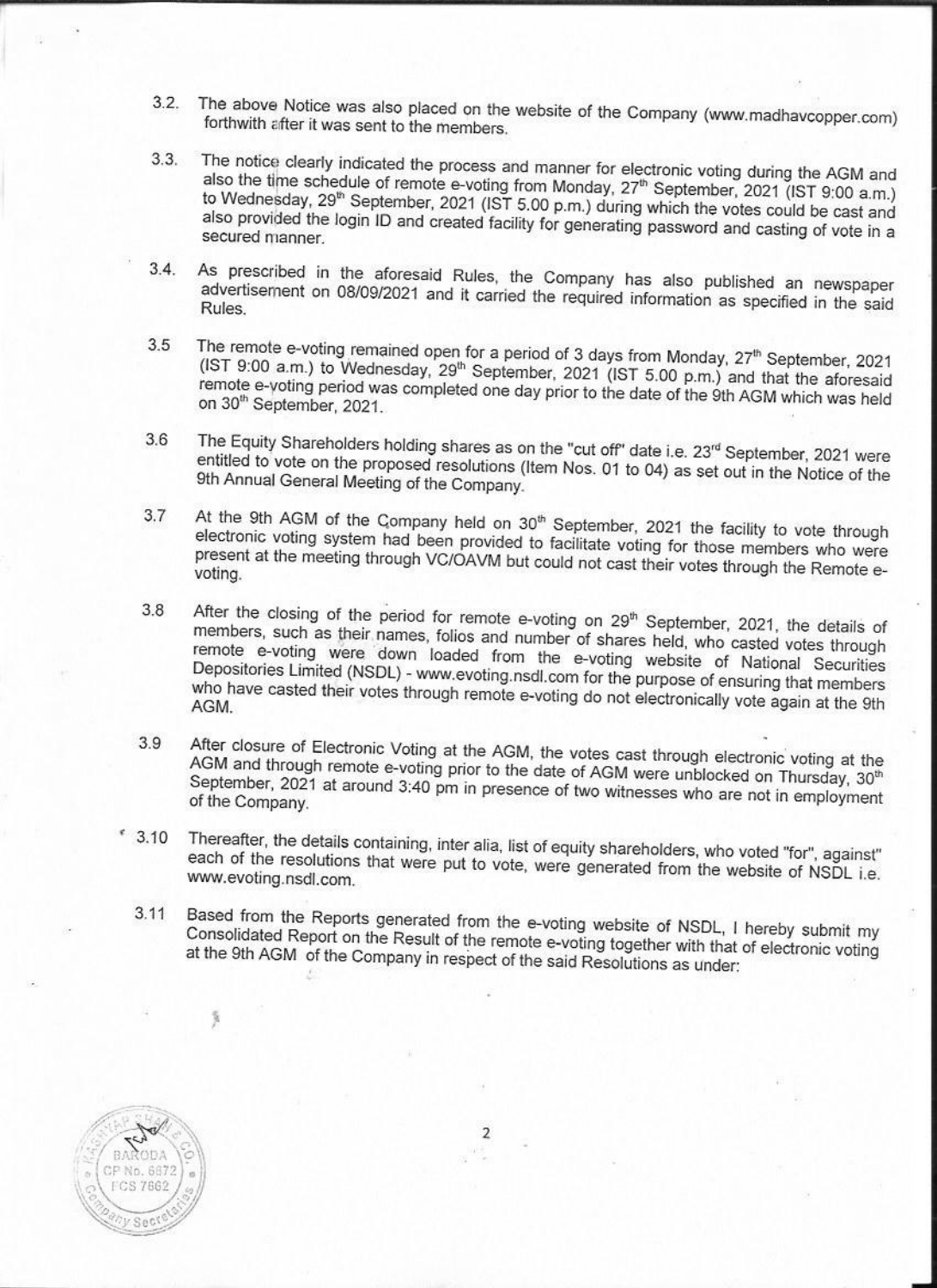#### **ORDINARY BUSINESS:**

Resolution No. 1 - As an Ordinary Resolution:

Adoption of Audited Financial Statements of the company for the year ended on 31st March, 2021.

| Mode of<br>Voting                        | Number of<br>members<br>voted<br>through<br>e-voting<br>process and<br>Electronic<br>Voting at<br>AGM | Number of<br>Votes cast<br>by them<br>$\epsilon = 100$ | Number of<br>Votes cast<br>by them in<br>favour of the<br><b>Resolution</b> | Number of<br>Votes cast<br>by them<br>against the<br>Resolution | % of Votes<br>in Favour<br>on total<br>Votes<br>through E-<br>voting and<br>Electronic<br>Voting at<br>AGM | $%$ of<br>Votes<br>against<br>on total<br>Votes<br>through<br>E-voting<br>and<br>Electronic<br>Voting at<br>AGM |
|------------------------------------------|-------------------------------------------------------------------------------------------------------|--------------------------------------------------------|-----------------------------------------------------------------------------|-----------------------------------------------------------------|------------------------------------------------------------------------------------------------------------|-----------------------------------------------------------------------------------------------------------------|
| (1)                                      | (2)                                                                                                   | (3)                                                    | (4)                                                                         | (5)                                                             | (6)                                                                                                        | (7)                                                                                                             |
| Remote<br>E-voting                       | 63                                                                                                    | 1,80,70,216                                            | 1,80,62,692                                                                 | 7,524                                                           | 99.94%                                                                                                     | 0.04%                                                                                                           |
| Electronic<br>voting<br>at<br><b>AGM</b> |                                                                                                       | 3,300<br>56                                            | 3,300                                                                       | --                                                              | 0.02%                                                                                                      |                                                                                                                 |
| Total<br>Voting                          | 64                                                                                                    | 1,80,73,516                                            | 1,80,65,992                                                                 | 7,524                                                           | 99.96%                                                                                                     | 0.04%                                                                                                           |

## Resolution No. 2 - As an Ordinary Resolution:

To appoint Mr. Divya Arvindbhai Monpara (DIN: 06396970), who retires by rotation and being eligible, offers himself for re-appointment.

| Mode of<br>Voting<br>×.                  | Number of<br>members<br>voted<br>through<br>e-voting<br>process and<br>Electronic<br>Voting at<br>AGM | Number of<br>Votes cast<br>by them | Number of<br>Votes cast<br>by them in<br>favour of the<br>Resolution | Number of<br>Votes cast<br>by them<br>against the<br>Resolution | % of Votes<br>in Favour<br>on total<br>Votes<br>through E-<br>voting and<br>Electronic<br>Voting at<br><b>AGM</b> | $%$ of<br>Votes<br>against<br>on total<br>Votes<br>through<br>E-voting<br>and<br>Electronic<br>Voting at<br><b>AGM</b> |
|------------------------------------------|-------------------------------------------------------------------------------------------------------|------------------------------------|----------------------------------------------------------------------|-----------------------------------------------------------------|-------------------------------------------------------------------------------------------------------------------|------------------------------------------------------------------------------------------------------------------------|
| (1)                                      | (2)                                                                                                   | (3)                                | (4)                                                                  | (5)                                                             | (6)                                                                                                               | (7)                                                                                                                    |
| Remote<br>E-voting                       | 62                                                                                                    | 1,80,70,076                        | 1,80,61,802                                                          | 8,274                                                           | 99.93%                                                                                                            | 0.05%                                                                                                                  |
| Electronic<br>voting<br>at<br><b>AGM</b> |                                                                                                       | 3,300                              | 3,300                                                                |                                                                 | 0.02%                                                                                                             | --                                                                                                                     |
| Total<br>Voting                          | 63                                                                                                    | 1,80,73,376                        | 1,80,65,102                                                          | 8,274                                                           | 99.95%                                                                                                            | 0.05%                                                                                                                  |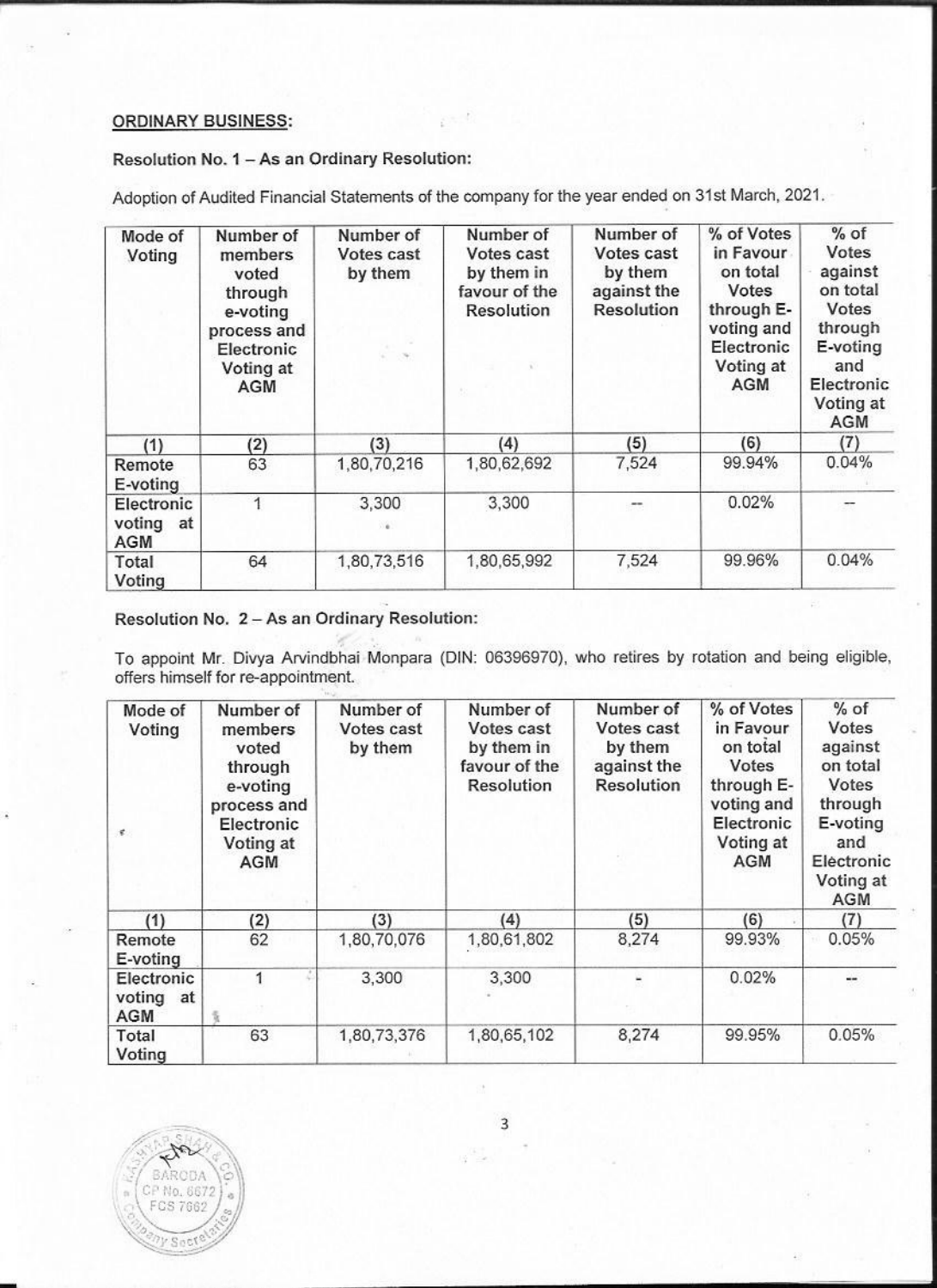### **SPECIAL BUSINESS:** Resolution No. 3 - As an Ordinary Resolution:

Ratification of remuneration payable to M/s. S. K. Rajani & Co., appointed as Cost Auditors of the company for FY 2021-22.

| Mode of<br>Voting                 | Number of<br>members<br>voted<br>through<br>e-voting<br>process and<br>Electronic<br>Voting at<br><b>AGM</b> | Number of<br>Votes cast<br>by them | Number of<br>Votes cast<br>by them in<br>favour of the<br>Resolution | Number of<br>Votes cast<br>by them<br>against the<br>Resolution | % of Votes<br>in Favour<br>on total<br>Votes<br>through E-<br>voting and<br>Electronic<br>Voting at<br>AGM | % of<br>Votes<br>against<br>on total<br>Votes<br>through<br>E-voting<br>and<br>Electronic<br>Voting at<br><b>AGM</b> |
|-----------------------------------|--------------------------------------------------------------------------------------------------------------|------------------------------------|----------------------------------------------------------------------|-----------------------------------------------------------------|------------------------------------------------------------------------------------------------------------|----------------------------------------------------------------------------------------------------------------------|
| (1)                               | (2)                                                                                                          | (3)                                | (4)                                                                  | (5)                                                             | (6)                                                                                                        | (7)                                                                                                                  |
| Remote<br>E-voting                | 63                                                                                                           | 1,80,70,216                        | 1,80,27,528                                                          | 42,688                                                          | 99.74%                                                                                                     | 0.24%                                                                                                                |
| Electronic<br>voting<br>at<br>AGM |                                                                                                              | 3,300                              | 3,300                                                                |                                                                 | 0.02%                                                                                                      | m                                                                                                                    |
| Total<br>Voting                   | 64                                                                                                           | 1,80,73,516                        | 1,80,30,828                                                          | 42,688                                                          | 99.76%                                                                                                     | 0.24%                                                                                                                |

# Resolution No. 4 - As An Ordinary Resolution:

Appointment of Mr. Jaysukh Bhanabhai Dabhi (09177201) as an Independent Director of the Company

| Mode of<br>Voting<br>¥.               | Number of<br>members<br>voted<br>through<br>e-voting<br>process and<br>Electronic<br>Voting at<br>AGM | Number of<br>Votes cast<br>by them | Number of<br>Votes cast<br>by them in<br>favour of the<br>Resolution | Number of<br>Votes cast<br>by them<br>against the<br>Resolution | % of Votes<br>in Favour<br>on total<br>Votes<br>through E-<br>voting and<br>Electronic<br>Voting at<br><b>AGM</b> | $%$ of<br>Votes<br>against<br>on total<br>Votes<br>through<br>E-voting<br>and<br>Electronic<br>Voting at |
|---------------------------------------|-------------------------------------------------------------------------------------------------------|------------------------------------|----------------------------------------------------------------------|-----------------------------------------------------------------|-------------------------------------------------------------------------------------------------------------------|----------------------------------------------------------------------------------------------------------|
| (1)                                   | (2)                                                                                                   | (3)                                | (4)                                                                  | (5)                                                             | (6)                                                                                                               | AGM                                                                                                      |
| Remote<br>E-voting                    | 63                                                                                                    | 1,80,70,216                        | 1,80,62,242                                                          | 7,974                                                           | 99.94%                                                                                                            | (7)<br>0.04%                                                                                             |
| Electronic<br>voting at<br><b>AGM</b> |                                                                                                       | 3,300                              | 3,300                                                                |                                                                 | 0.02%                                                                                                             |                                                                                                          |
| Total<br>Voting                       | 64                                                                                                    | 1,80,73,516                        | 1,80,65,542                                                          | 7,974                                                           | 99.96%                                                                                                            | 0.04%                                                                                                    |



 $\overline{4}$